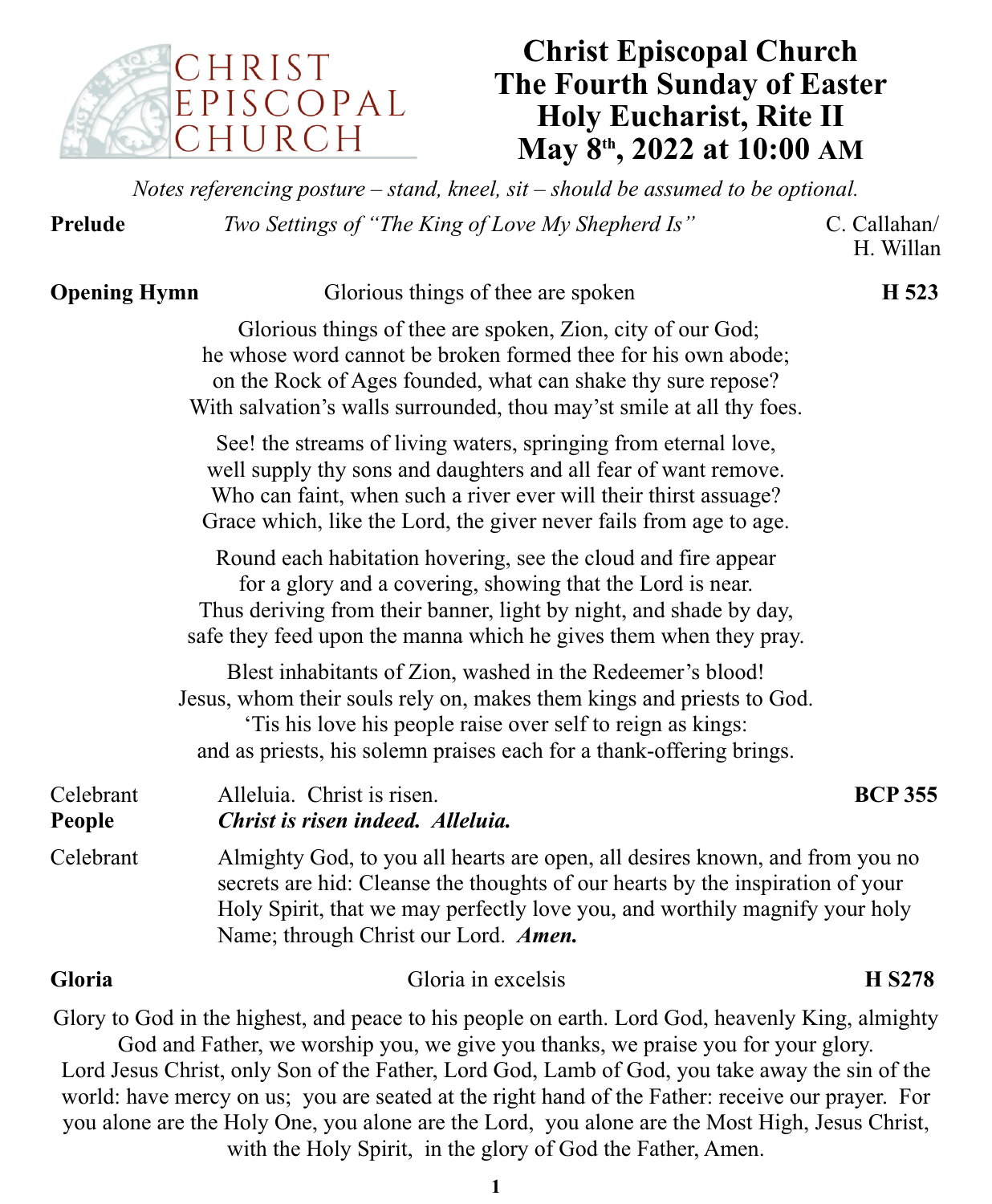*Children ages 3 years old to 3rd grade are invited to attend Children's Church in Moore Hall and will process out behind the Crucifer. They will return during the Peace.*

### **The Collect of the Day BCP 224**

| Celebrant | The Lord be with you. |
|-----------|-----------------------|
| People    | And also with you.    |
| Celebrant | Let us pray.          |

O God, whose Son Jesus is the good shepherd of your people: Grant that when we hear his voice we may know him who calls us each by name, and follow where he leads; who, with you and the Holy Spirit, lives and reigns, one God, for ever and ever. *Amen.*

### **The First Lesson** *Seated* **Acts 9:36-43**

Now in Joppa there was a disciple whose name was Tabitha, which in Greek is Dorcas. She was devoted to good works and acts of charity. At that time she became ill and died. When they had washed her, they laid her in a room upstairs. Since Lydda was near Joppa, the disciples, who heard that Peter was there, sent two men to him with the request, "Please come to us without delay." So Peter got up and went with them; and when he arrived, they took him to the room upstairs. All the widows stood beside him, weeping and showing tunics and other clothing that Dorcas had made while she was with them. Peter put all of them outside, and then he knelt down and prayed. He turned to the body and said, "Tabitha, get up." Then she opened her eyes, and seeing Peter, she sat up. He gave her his hand and helped her up. Then calling the saints and widows, he showed her to be alive. This became known throughout Joppa, and many believed in the Lord. Meanwhile he stayed in Joppa for some time with a certain Simon, a tanner.

Reader Hear what the Spirit is saying to God's people. **People** *Thanks be to God.*

**Psalm 23** *Said responsively by whole verse.* **BCP 612 BCP 612** 

<sup>1</sup> The LORD is my shepherd; \*

I shall not be in want.

*2 He makes me lie down in green pastures \* and leads me beside still waters.*

<sup>3</sup> He revives my soul \*

and guides me along right pathways for his Name's sake.

*4 Though I walk through the valley of the shadow of death, I shall fear no evil; \* for you are with me;*

## *your rod and your staff, they comfort me.*

<sup>5</sup> You spread a table before me in the presence of those who trouble me; \* you have anointed my head with oil, and my cup is running over.

*6 Surely your goodness and mercy shall follow me all the days of my life, \* and I will dwell in the house of the LORD for ever.*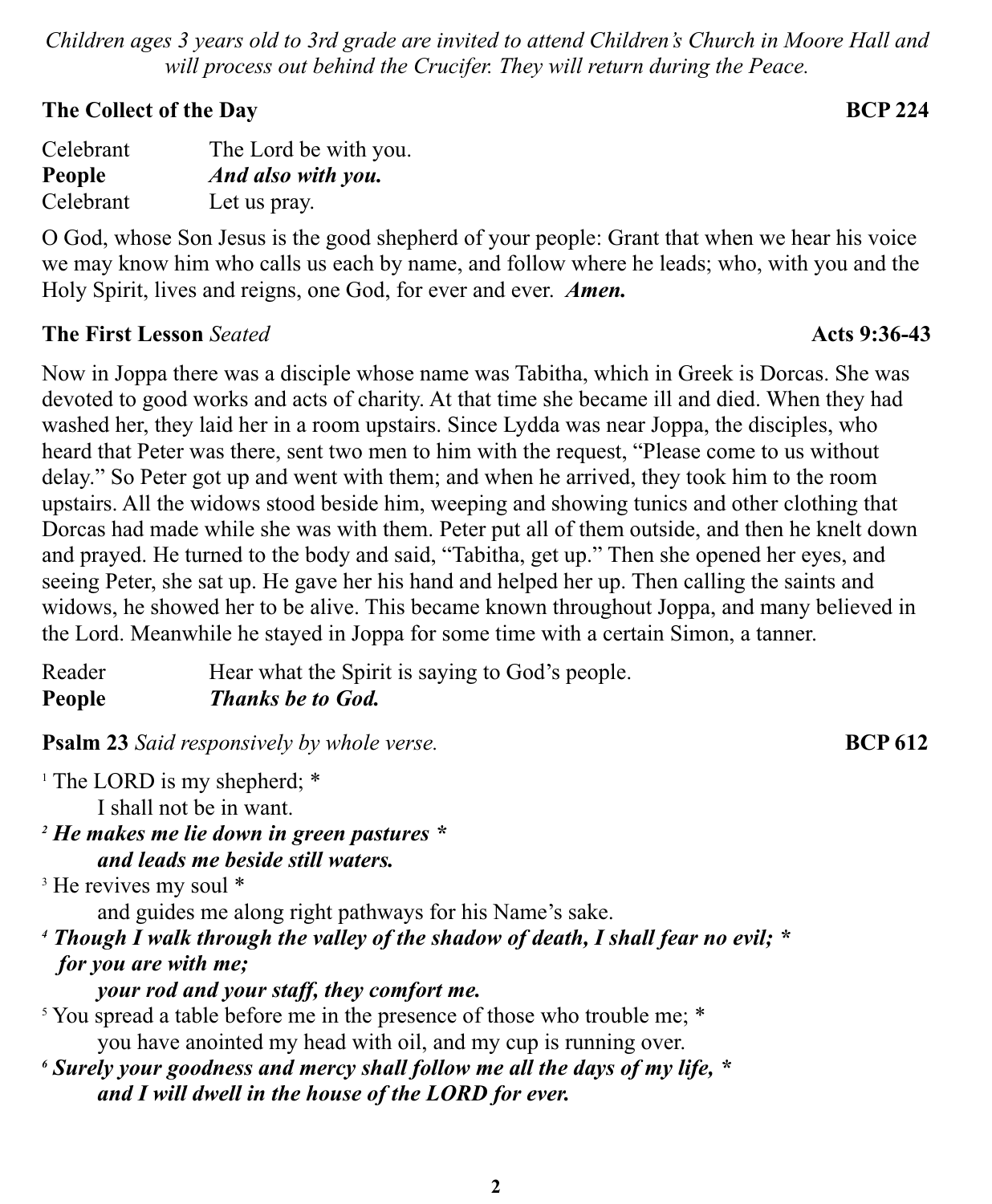#### **The Second Lesson Revelation 7:9-17**

I looked, and there was a great multitude that no one could count, from every nation, from all tribes and peoples and languages, standing before the throne and before the Lamb, robed in white, with palm branches in their hands. They cried out in a loud voice, saying,

"Salvation belongs to our God who is seated on the throne, and to the Lamb!"

And all the angels stood around the throne and around the elders and the four living creatures, and they fell on their faces before the throne and worshiped God, singing,

"Amen! Blessing and glory and wisdom and thanksgiving and honor and power and might be to our God forever and ever! Amen."

Then one of the elders addressed me, saying, "Who are these, robed in white, and where have they come from?" I said to him, "Sir, you are the one that knows." Then he said to me, "These are they who have come out of the great ordeal; they have washed their robes and made them white in the blood of the Lamb.

For this reason they are before the throne of God, and worship him day and night within his temple, and the one who is seated on the throne will shelter them. They will hunger no more, and thirst no more; the sun will not strike them, nor any scorching heat; for the Lamb at the center of the throne will be their shepherd, and he will guide them to springs of the water of life, and God will wipe away every tear from their eyes."

| Reader | Hear what the Spirit is saying to God's people. |
|--------|-------------------------------------------------|
| People | <b>Thanks be to God.</b>                        |

| <b>Sequence Hymn</b> | Jerusalem, my happy home                                                                                                                | H <sub>620</sub> |
|----------------------|-----------------------------------------------------------------------------------------------------------------------------------------|------------------|
|                      | Jerusalem, my happy home, when shall I come to thee?<br>When shall my sorrows have an end? Thy joys when shall I see?                   |                  |
|                      | Thy saints are crowned with glory great; they see God face to face;<br>they triumph still, they still rejoice in that most happy place. |                  |
|                      | There David stands with harp in hand as master of the choir:<br>ten thousand times would one be blest who might this music hear.        |                  |
|                      | Our Lady sings Magnificat with tune surpassing sweet,<br>and blesséd martyrs' harmony doth ring in every street.                        |                  |
|                      | Jerusalem, Jerusalem, God grant that I may see                                                                                          |                  |

thine endless joy, and of the same partaker ever be!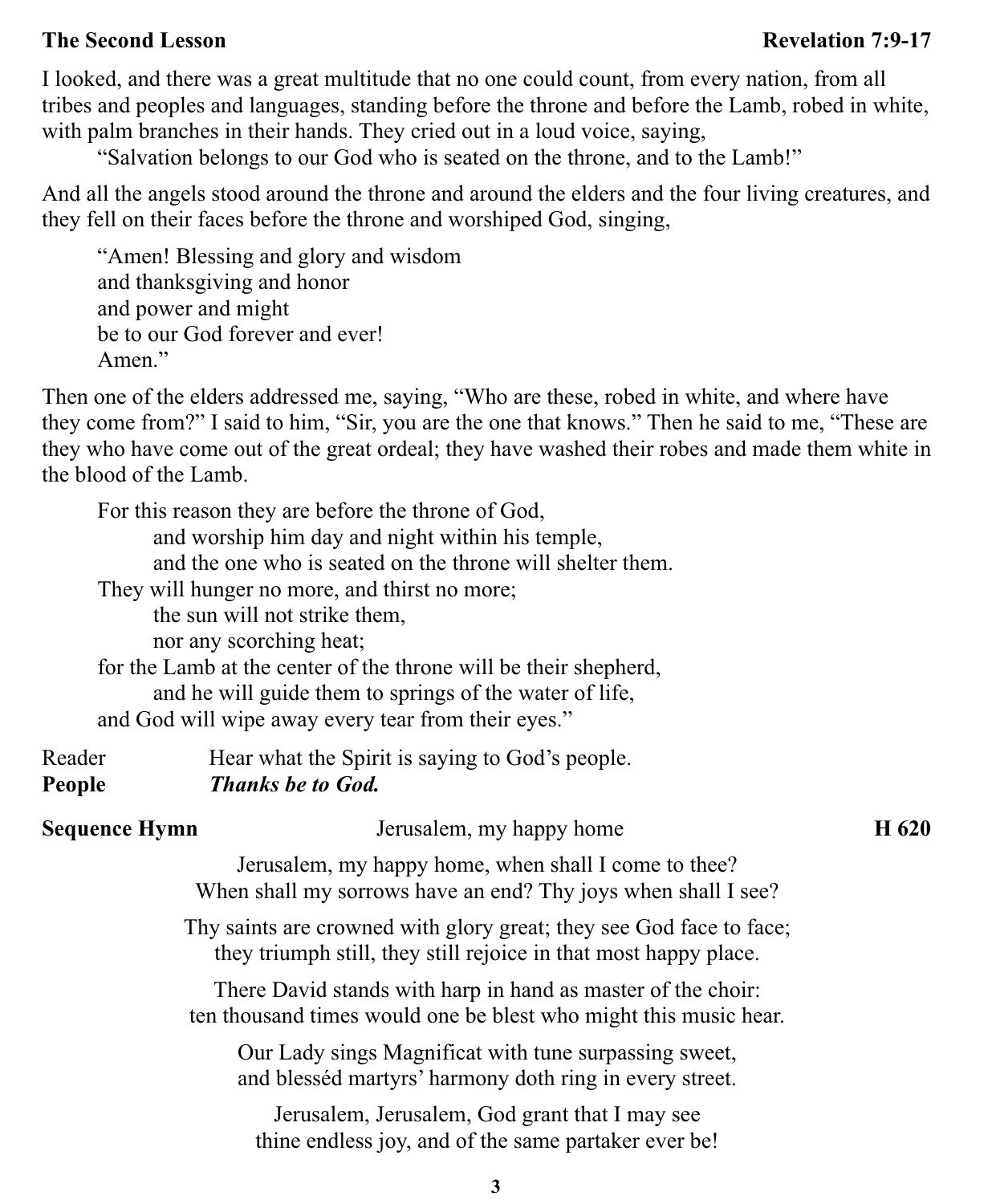#### **The Holy Gospel** *Standing* **John 10:22-30**

Deacon The Holy Gospel of our Lord Jesus Christ according to John. **People** *Glory to you, Lord Christ.*

At that time the festival of the Dedication took place in Jerusalem. It was winter, and Jesus was walking in the temple, in the portico of Solomon. So the people gathered around him and said to him, "How long will you keep us in suspense? If you are the Messiah, tell us plainly." Jesus answered, "I have told you, and you do not believe. The works that I do in my Father's name testify to me; but you do not believe, because you do not belong to my sheep. My sheep hear my voice. I know them, and they follow me. I give them eternal life, and they will never perish. No one will snatch them out of my hand. What my Father has given me is greater than all else, and no one can snatch it out of the Father's hand. The Father and I are one."

| Deacon | The Gospel of the Lord.            |
|--------|------------------------------------|
| People | <b>Praise to you, Lord Christ.</b> |

**The Sermon** *Seated* **The Rev. Dr. Steve Pankey** 

**The Nicene Creed** *Standing* **BCP 358** 

*We believe in one God, the Father, the Almighty, maker of heaven and earth, of all that is, seen and unseen.* 

*We believe in one Lord, Jesus Christ, the only Son of God, eternally begotten of the Father, God from God, Light from Light, true God from true God, begotten, not made, of one Being with the Father; through him all things were made. For us and for our salvation he came down from heaven, was incarnate of the Holy Spirit and the Virgin Mary and became truly human. For our sake he was crucified under Pontius Pilate; he suffered death and was buried. On the third day he rose again in accordance with the Scriptures; he ascended into heaven and is seated at the right hand of the Father. He will come again in glory to judge the living and the dead, and his kingdom will have no end.*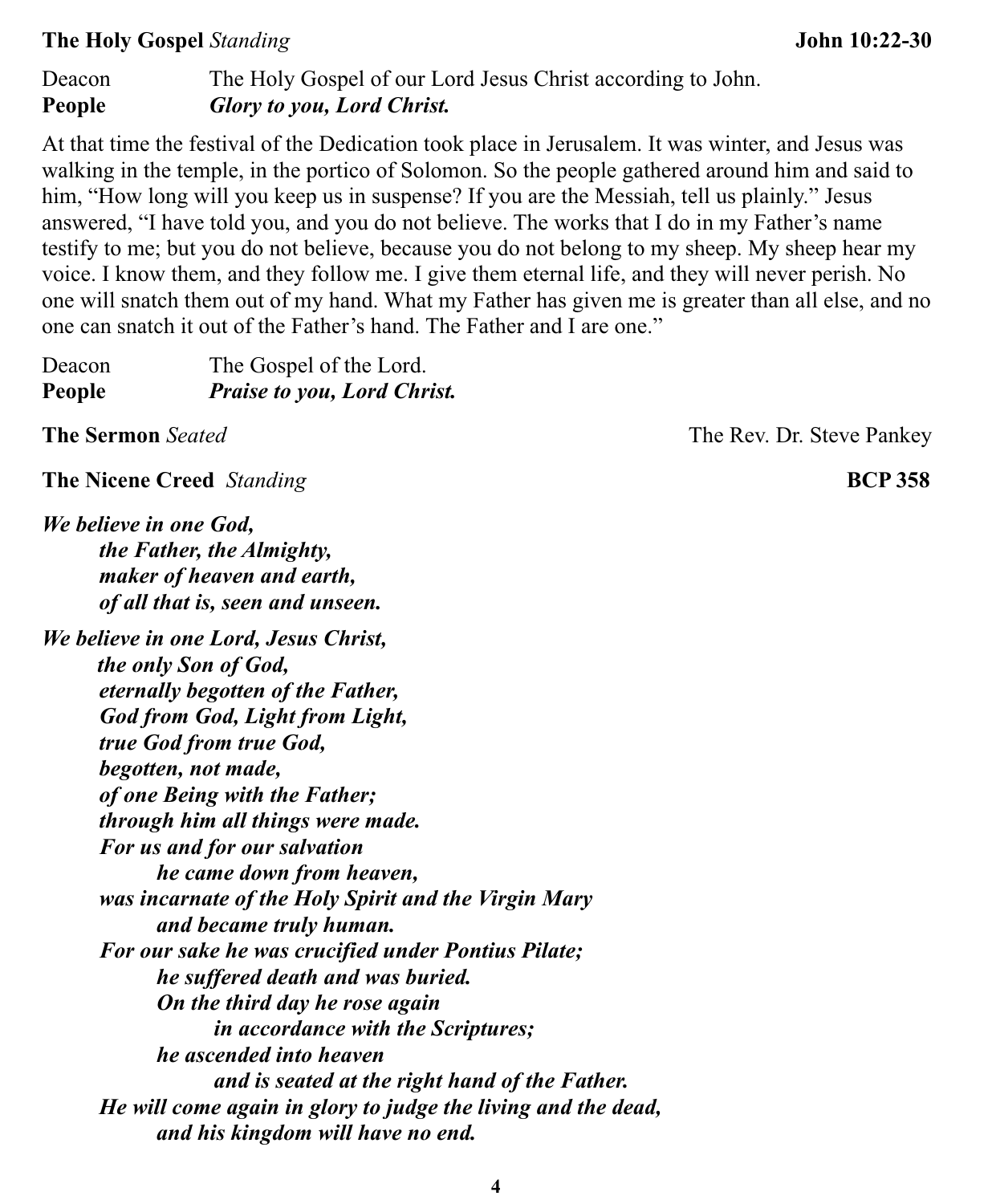*We believe in the Holy Spirit, the Lord, the giver of life, who proceeds from the Father [and the Son], who with the Father and the Son is worshiped and glorified, who has spoken through the prophets. We believe in one holy catholic and apostolic Church. We acknowledge one baptism for the forgiveness of sins. We look for the resurrection of the dead, and the life of the world to come. Amen.* 

## **The Prayers of the People Form V** *Standing* **BCP 389**

In peace, let us pray to the Lord, saying, "Lord, have mercy."

For the holy Church of God, that it may be filled with truth and love, and be found without fault at the day of your coming, we pray to your, O Lord.

## *Lord, have mercy.*

For Michael, our Presiding Bishop, for Terry, our own Bishop, for all bishops and other ministers, and for all the holy people of God, we pray to you, O Lord.

## *Lord, have mercy.*

For all who fear God and believe in you, Lord Christ, that our divisions may cease, and that all may be one as you and the Father are one, we pray to you, O Lord.

## *Lord, have mercy.*

For the mission of the Church, that in faithful witness it may preach the Gospel to the ends of the earth, we pray to you, O Lord.

## *Lord, have mercy.*

For those who do not yet believe, and for those who have lost their faith, that they may receive the light of the Gospel, we pray to you, O Lord.

## *Lord, have mercy.*

For the peace of the world, that a spirit of respect and forbearance may grow among nations and peoples, we pray to you, O Lord.

## *Lord, have mercy.*

For those in positions of public trust, that they may serve justice, and promote the dignity and freedom of every person, we pray to you, O Lord.

## *Lord, have mercy.*

For all who live and work in this community, we pray to you, O Lord. *Lord, have mercy.*

For a blessing upon all human labor, and for the right use of the riches of creation, that the world may be freed from poverty, famine, and disaster, we pray to you, O Lord.

## *Lord, have mercy.*

For the poor, the persecuted, the sick, and all who suffer; especially... ; for refugees, prisoners, and all who are in danger; that they may be relieved and protected, we pray to you, O Lord. *Lord, have mercy.*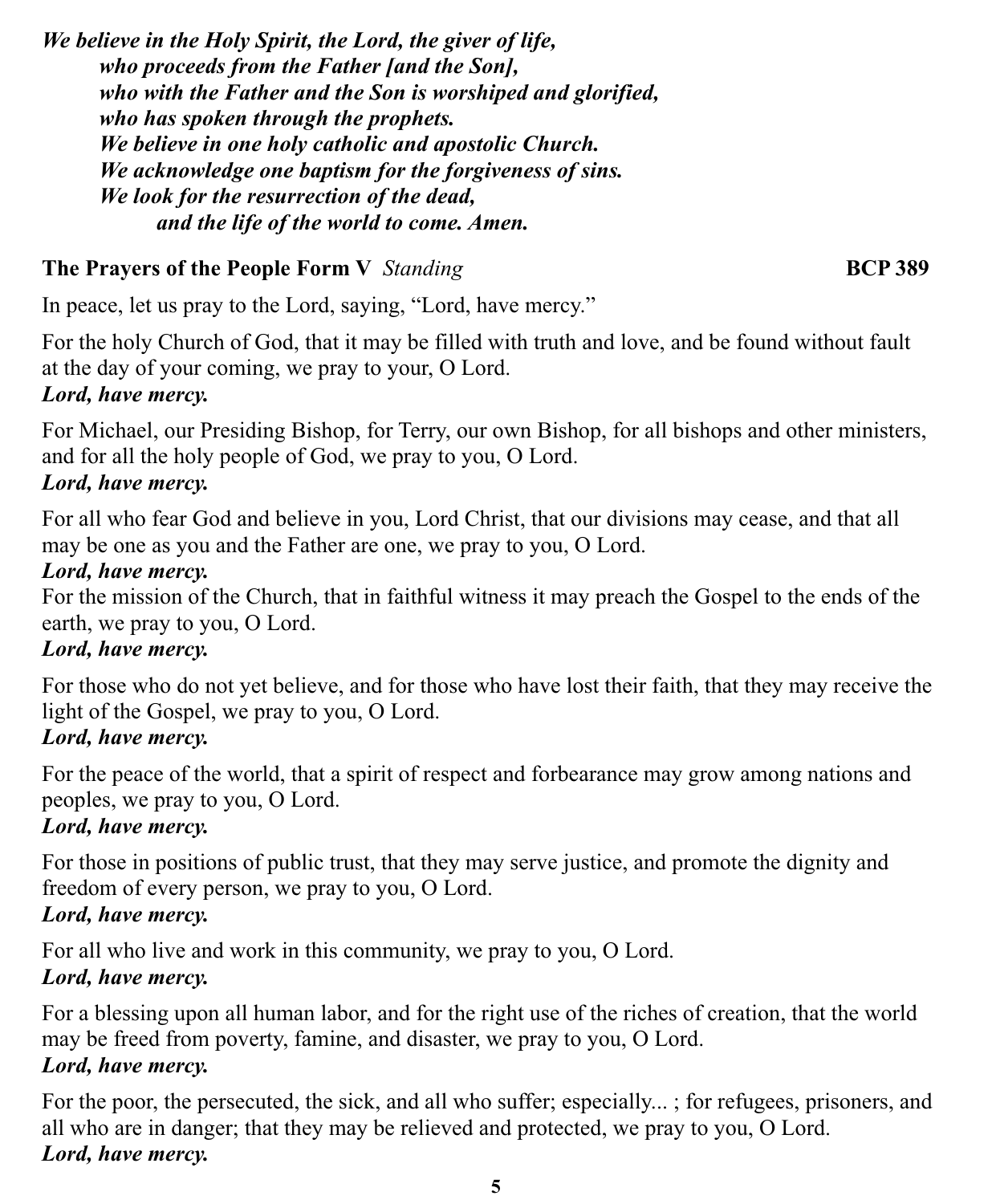For this congregation, for those who are present, and for those who are absent, that we may be delivered from hardness of heart, and show forth your glory in all that we do, we pray to you, O Lord.

## *Lord, have mercy.*

For our enemies and those who wish us harm; and for all whom we have injured or offended, we pray to you, O Lord.

## *Lord, have mercy.*

For ourselves; for the forgiveness of our sins, and for the grace of the Holy Spirit to amend our lives, we pray to you, O Lord.

## *Lord, have mercy.*

For all who have commended themselves to our prayers; for our families, friends, and neighbors; that being freed from anxiety, they may live in joy, peace, and health, we pray to you, O Lord. *Lord, have mercy.*

For all who have died in the communion of your Church, especially ... , and those whose faith is known to you alone, that, with all the saints, they may have rest in that place where there is no pain or grief, but life eternal, we pray to you, O Lord.

## *Lord, have mercy.*

Rejoicing in the fellowship of the ever-blessed Virgin Mary, and all the saints, let us commend ourselves, and one another, and all our life to Christ our God.

## *To you, O Lord our God.*

*The Celebrant adds a concluding Collect.*

## **Confession of Sin** *Kneeling BCP 360*

Deacon Let us confess our sins against God and our neighbor.

*Most merciful God, we confess that we have sinned against you in thought, word, and deed, by what we have done, and by what we have left undone. We have not loved you with our whole heart; we have not loved our neighbors as ourselves. We are truly sorry and we humbly repent. For the sake of your Son Jesus Christ, have mercy on us and forgive us; that we may delight in your will, and walk in your ways, to the glory of your Name. Amen.*

Celebrant Almighty God have mercy on you, forgive you all your sins through the grace of Jesus Christ, strengthen you in all goodness, and by the power of the Holy Spirit keep you in eternal life. *Amen.*

## **The Peace** *Standing*

| Celebrant | The peace of Christ be always with you. |
|-----------|-----------------------------------------|
| People    | And also with you.                      |

*All greet one another in the name of Christ.* 

## **Welcome and Announcements**

## **A Blessing for Graduating Seniors**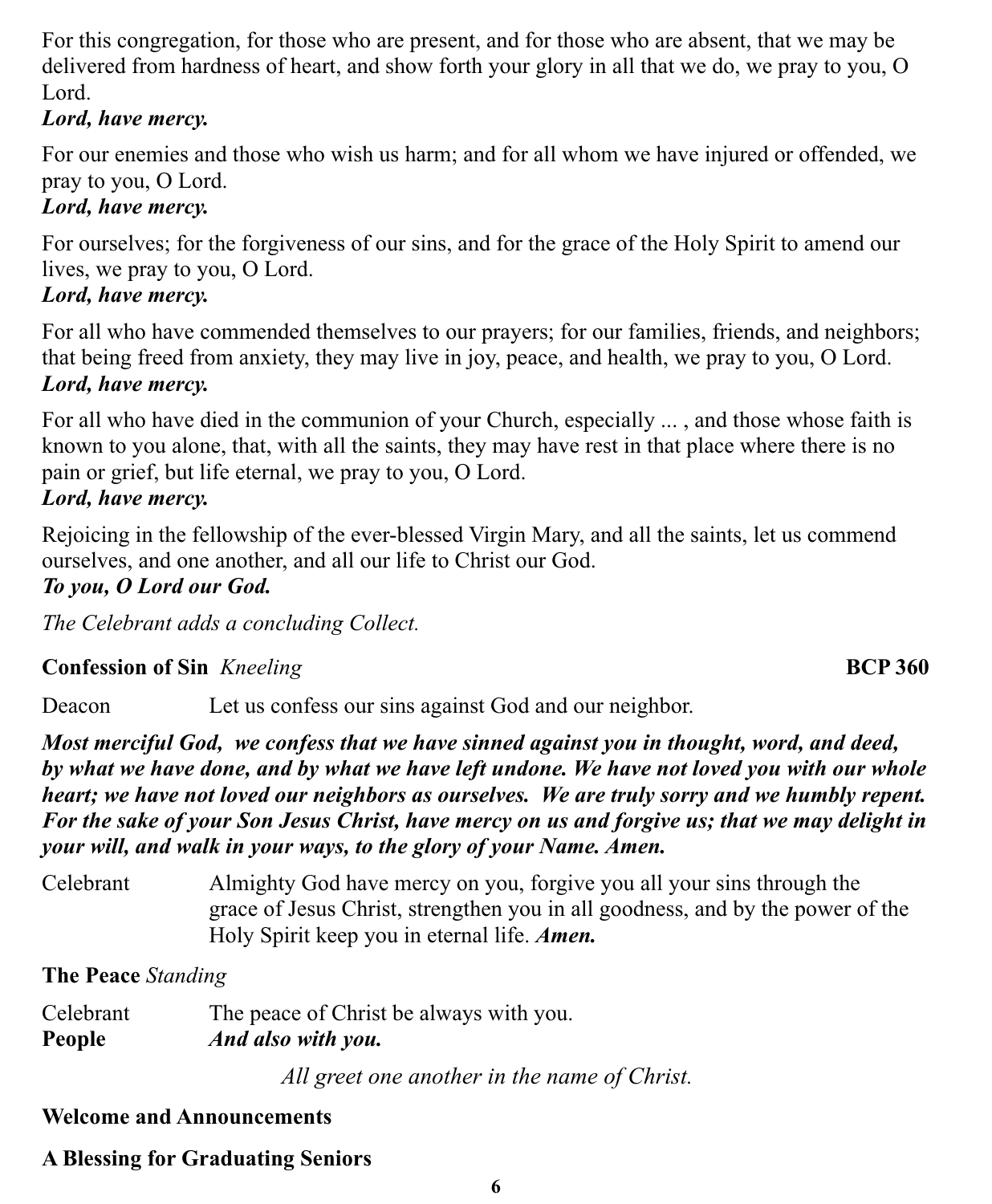# **The Holy Communion**

**Offertory Anthem** *The Lord is My Shepherd* **Howard Goodall** *(The text to this anthem is a paraphrase of Psalm 23)*

#### **Eucharistic Prayer D BCP 372**

| Celebrant | The Lord be with you.                      |
|-----------|--------------------------------------------|
| People    | And also with you.                         |
| Celebrant | Lift up your hearts.                       |
| People    | We lift them to the Lord.                  |
| Celebrant | Let us give thanks to the Lord our God.    |
| People    | It is right to give our thanks and praise. |

It is truly right to glorify you, Holy One, and to give you thanks; for you alone are God, living and true, dwelling in light inaccessible from before time and for ever.

Fountain of life and source of all goodness, you made all things and fill them with your blessing; you created them to rejoice in the splendor of your radiance.

Countless throngs of angels stand before you to serve you night and day; and, beholding the glory of your presence, they offer you unceasing praise. Joining with them, and giving voice to every creature under heaven, we acclaim you, and glorify your Name, as we say,

### **Sanctus H S128**

Holy, holy, holy Lord, God of power and might, heaven and earth are full of your glory. Hosanna in the highest. Blessed is the one who comes in the name of the Lord. Hosanna in the highest.

## *The people stand or kneel.*

We acclaim you, holy God, glorious in power. Your mighty works reveal your wisdom and love. You formed us in your own image, giving the whole world into our care, so that, in obedience to you, our Creator, we might rule and serve all your creatures. When our disobedience took us far from you, you did not abandon us to the power of death. In your mercy you came to our help, so that in seeking you we might find you. Again and again you called us into covenant with you, and through the prophets you taught us to hope for salvation.

Holy God, you loved the world so much that in the fullness of time you sent your only Son to be our Savior. Incarnate by the Holy Spirit, born of the Virgin Mary, Jesus lived as one of us, yet without sin. To the poor he proclaimed the good news of salvation; to prisoners, freedom; to the sorrowful, joy. To fulfill your purpose Jesus gave himself up to death; and, rising from the grave, destroyed death, and made the whole creation new.

And that we might live no longer for ourselves, but for Christ who died and rose for us, you sent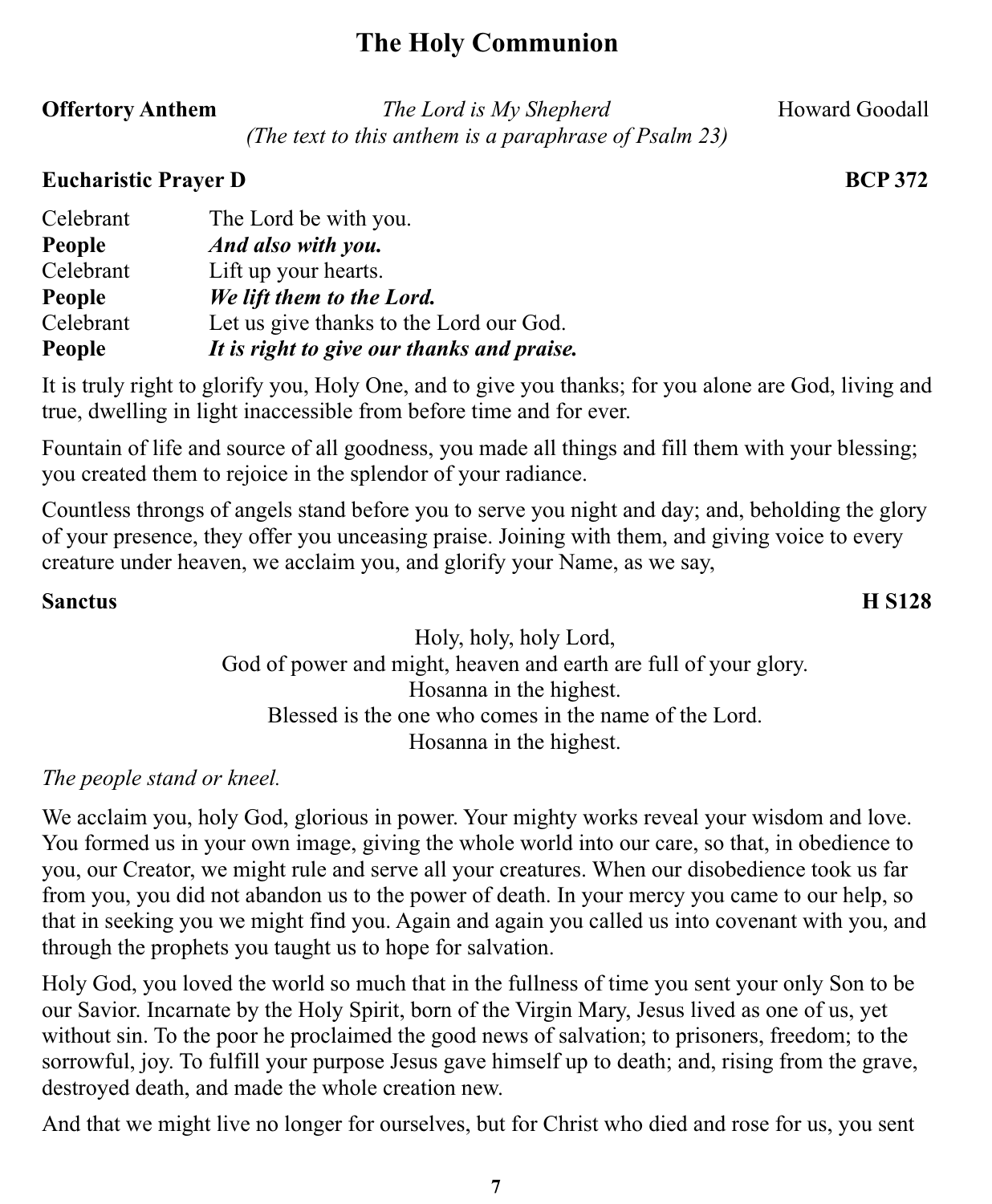the Holy Spirit, your own first gift for those who believe, to complete your work in the world, and to bring to fulfillment the sanctification of all.

When the hour had come for Jesus to be glorified by you, his heavenly Father, having loved his own who were in the world, he loved them to the end; at supper with them Jesus took bread, and when he had given thanks to you, he broke it, and gave it to his disciples, and said, "Take, eat: This is my Body, which is given for you. Do this for the remembrance of me."

After supper Jesus took the cup of wine; and when he had given thanks, he gave it to them, and said, "Drink this, all of you. This is my Blood of the new Covenant, which is shed for you and for many for the forgiveness of sins. Whenever you drink it, do this for the remembrance of me."

Almighty God, we now celebrate this memorial of our redemption. Recalling Christ's death and descent among the dead, proclaiming Christ's resurrection and ascension to your right hand, awaiting Christ's coming in glory; and offering to you, from the gifts you have given us, this bread and this cup, we praise you and we bless you.

## **Memorial Acclamation H** S141

*We praise you, we bless you, we give thanks to you, and we pray to you, Lord our God.*

God our Creator, we pray that in your goodness and mercy your Holy Spirit may descend upon us, and upon these gifts, sanctifying them and showing them to be holy gifts for your holy people, the bread of life and the cup of salvation, the Body and Blood of our Savior Jesus Christ.

Grant that all who share this bread and cup may become one body and one spirit, a living sacrifice in Christ, to the praise of your Name.

Remember, Lord, your one holy catholic and apostolic Church, redeemed by the blood of your C Christ. Reveal its unity, guard its faith, and preserve it in peace.

Remember Steve, Becca, Kellie, Ken, Vonda, Ken, Karen and all who minister in your Church.

Remember all your people, and those who seek your truth.

Remember all who have died in the peace of Christ, and those whose faith is known to you alone; bring them into the place of eternal joy and light.

And grant that we may find our inheritance with the Blessed Virgin Mary, with matriarchs, patriarchs, prophets, apostles, and martyrs, and all the saints who have found favor with you in ages past. We praise you in union with them and give you glory through Jesus Christ our Savior.

Through Christ, and with Christ, and in Christ, all honor and glory are yours, Almighty God and Father, in the unity of the Holy Spirit, for ever and ever. *AMEN.*

And now, as our Savior Christ has taught us, we are bold to say,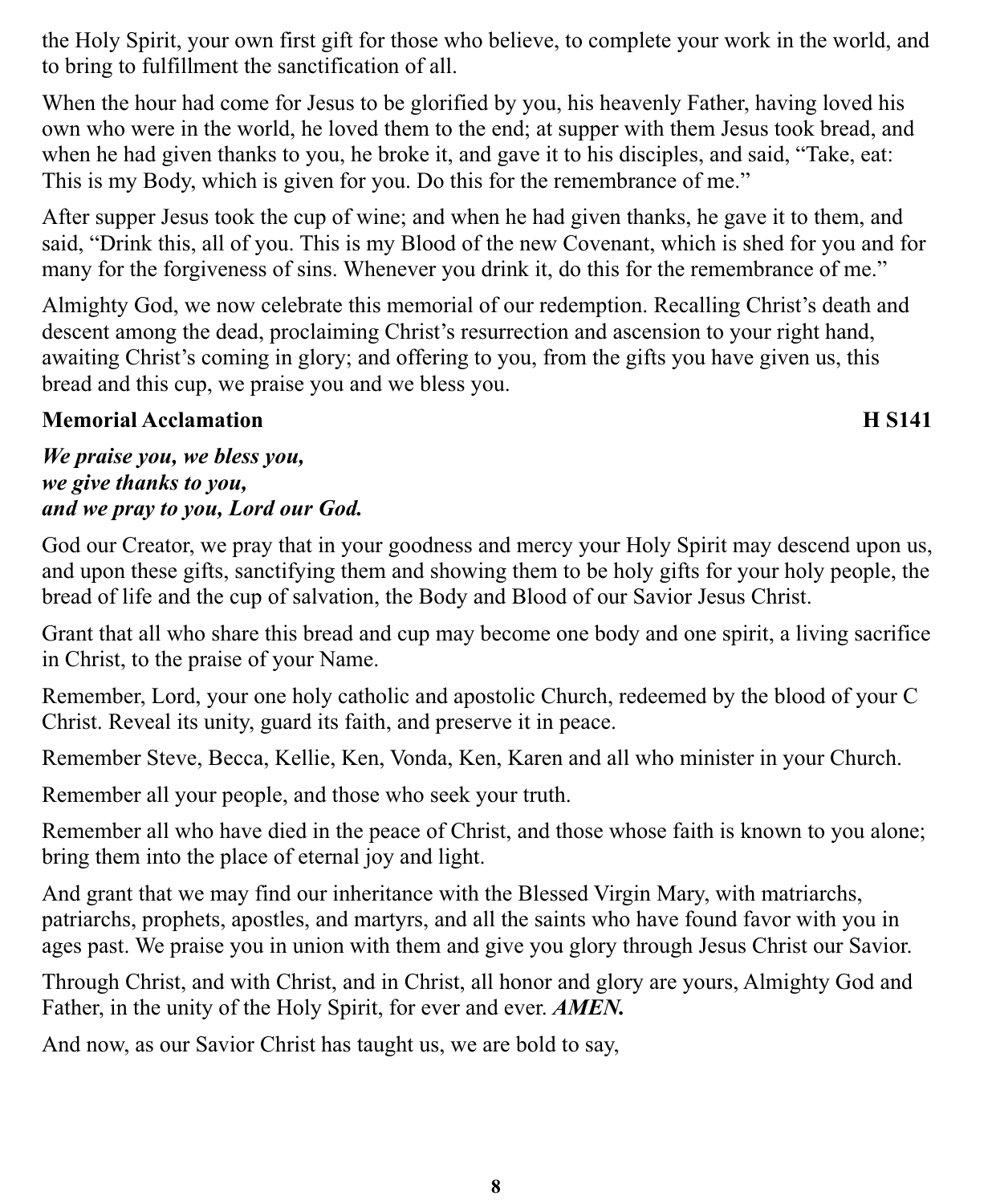#### **The Lord's Prayer BCP 364**

*Our Father, who art in heaven, hallowed be thy Name, thy kingdom come, thy will be done, on earth as it is in heaven. Give us this day our daily bread. And forgive us our trespasses, as we forgive those who trespass against us. And lead us not into temptation, but deliver us from evil. For thine is the kingdom, and the power, and the glory, for ever and ever. Amen.*

#### **The Breaking of the Bread**

**Fraction Anthem Christ Our Passover H S155** 

Alleluia, alleluia, alleluia. Christ our Passover is sacrificed for us; Therefore let us keep the feast. Alleluia, alleluia, alleluia.

*All persons baptized in any denomination are invited to receive Holy Communion. To receive, take the bread and dip it into the wine when the cup is offered to you. If you would like to receive a blessing instead of communion, please cross both arms across your chest. If you need a gluten-free wafer, please cross one arm across your chest.*

**Communion Hymn** The King of love my shepherd is **H 645** 

The King of love my shepherd is, whose goodness faileth never; I nothing lack if I am his, and he is mine for ever.

Where streams of living water flow, my ransomed soul he leadeth, and where the verdant pastures grow, with food celestial feedeth.

Perverse and foolish oft I strayed, but yet in love he sought me, and on his shoulder gently laid, and home, rejoicing, brought me.

In death's dark vale I fear no ill with thee, dear Lord, beside me; thy rod and staff my comfort still, thy cross before to guide me.

Thou spread'st a table in my sight;thy unction grace bestoweth; and oh, what transport of delight from thy pure chalice floweth!

And so through all the length of days thy goodness faileth never: Good Shepherd, may I sing thy praise within thy house for ever.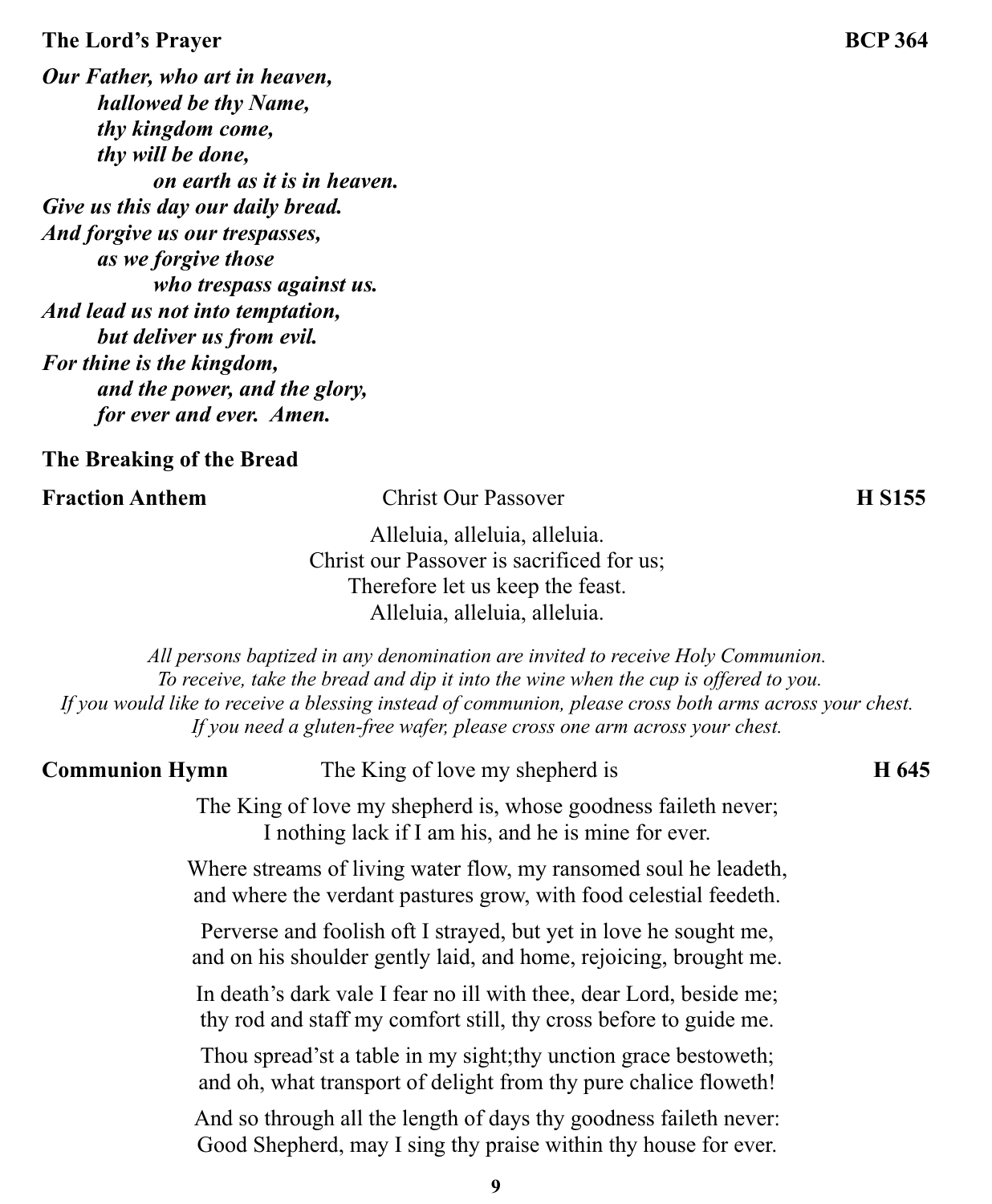**Communion Hymn** Savior, like a shepherd lead us; **H** 708

Savior, like a shepherd lead us; much we need thy tender care; in thy pleasant pastures feed us; for our use thy folds prepare. Blessed Jesus! Thou hast bought us, thine we are.

Early let us seek thy favor, early let us learn thy will; do thou, Lord, our only Savior, with thy love our bosoms fill. Blessed Jesus! Thou hast loved us: love us still.

## **Post Communion Prayer** *Standing or kneeling* **BCP 366**

Celebrant Let us pray

*Almighty and everliving God, we thank you for feeding us with the spiritual food of the most precious Body and Blood of your Son our Savior Jesus Christ; and for assuring us in these holy mysteries that we are living members of the Body of Christ, and heirs of your eternal kingdom. And now, send us out to do the work you have given us to do, to love and serve you as faithful witnesses of Christ our Savior. To him, to you, and to the Holy Spirit, be honor and glory, now and for ever. Amen.*

**Closing Hymn Holy God, we praise thy Name <b>H** 366

Holy God, we praise thy Name, Lord of all, we bow before thee; all on earth thy scepter claim, all in heaven above adore thee; infinite thy vast domain, everlasting is thy reign.

Hark, the loud celestial hymn angel choirs above are raising; cherubim and seraphim, in unceasing chorus praising, fill the heavens with sweet accord: holy, holy, holy Lord!

Lo, the apostolic train join, thy sacred Name to hallow; prophets swell the loud refrain, and the white-robed martyrs follow; and, from morn till set of sun, through the Church the song goes on.

Holy Father, holy Son, Holy Spirit, Three we name thee, while in essence only One, undivided God we claim thee; then, adoring, bend the knee and confess the mystery.

Christ, thou art our glorious King, Son of God enthroned in splendor; but deliverance to bring thou all honors didst surrender, and wast of a virgin born humbly on that blessed morn.

Thou didst take the sting from death, Son of God, as Savior given; on the cross thy dying breath opened wide the realm of heaven. In the glory of that land thou art set at God's right hand.

As our judge thou wilt appear. Savior, who hast died to win us, help thy servants, drawing near. Lord, renew our hearts within us. Grant that with thy saints we may dwell in everlasting day.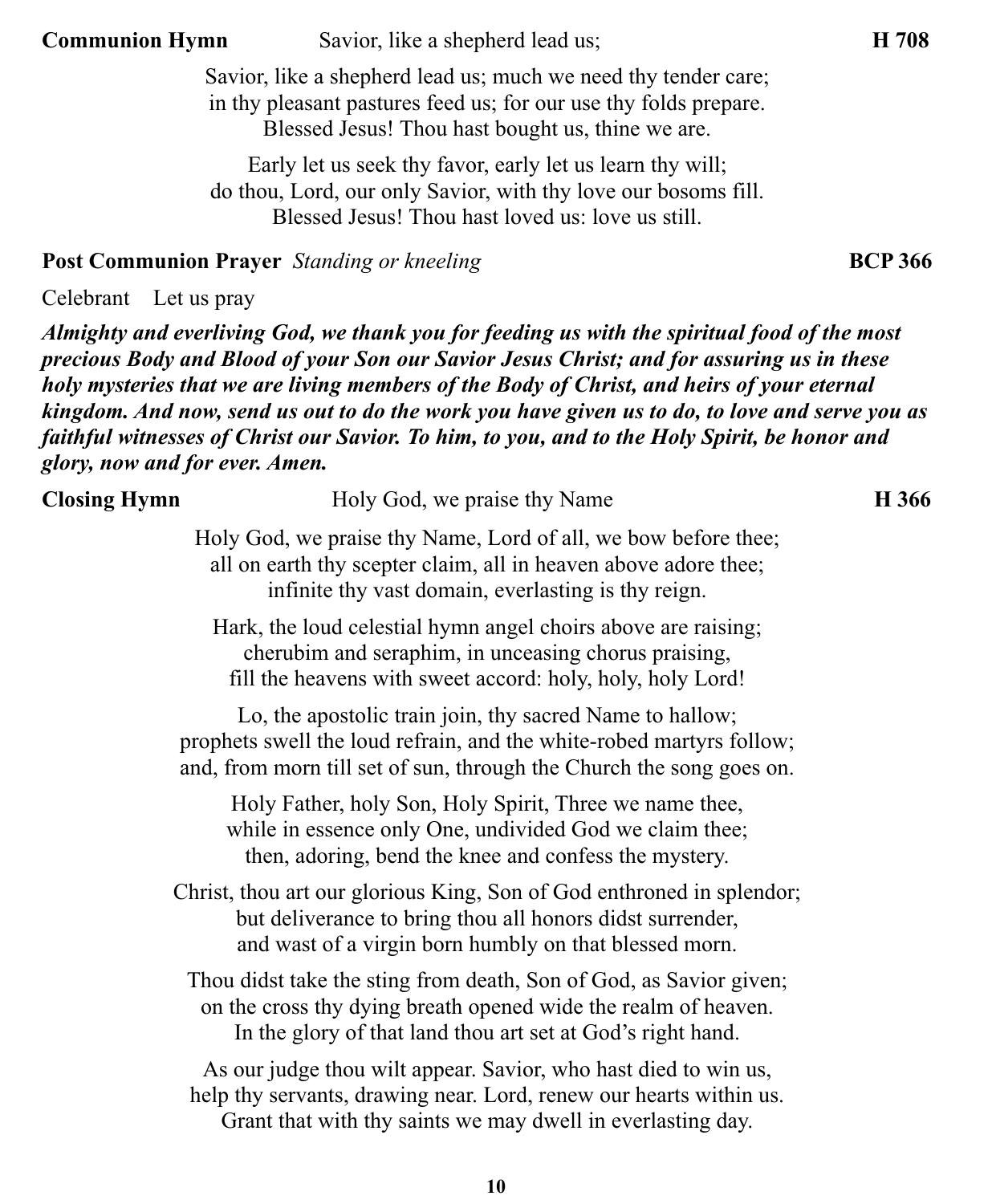#### **The Dismissal**

All respond *Thanks be to God. Alleluia, alleluia.* 

**Postlude** *Acclamations (Suite Medievale)* Jean Langlais

*The altar flowers are given to the glory of God and in thanksgiving for our family and friends by David and Laura Harper Lee.*

#### **Ministers in the Service**

| Preacher           | The Rev. Dr. Steve Pankey                   |
|--------------------|---------------------------------------------|
| Celebrant          | The Very Rev. Becca Kello                   |
| Deacon             | The Rev. Kellie Mysinger                    |
| Deacon             | The Rev. Dr. Ken Casey                      |
| Organist           | C. Kenneth Stein                            |
| <b>Altar Party</b> | Shelby Puckett, John Parker, Hamp Moore     |
| Lectors            | Ann Puckett, Bill Collins, Mary Lloyd Moore |
| Intercessor        | <b>Bill Gilliam</b>                         |
| Shepherd           | <b>Troy Puckett</b>                         |
| Ushers             | Ann & Mark Esterle, Dorian & Elaine Walker  |
| Audio Visual Team  | Rick Mitchell, Linda Mitchell               |

### **This Week at Christ Church**

#### **Sunday, May 8 - Fourth Sunday of Easter**

**8:00 AM** In-person Holy Eucharist Rite I also live-streamed **9:00 AM – 9:45 AM** Sunday School **10:00 AM** In-person Holy Eucharist Rite II also live-streamed **5:00 PM – 7:00 PM** Episcopal Youth Community (EYC)

### **Monday, May 9**

**9:00 AM – 12:00 PM** Education for Ministry **10:00 AM** Weekly submission deadline for *The Lancet,* and the Sunday bulletin announcements (email to  $vonda(\theta, cechg.com)$ ) **5:30 PM – 8:30 PM** Education for Ministry **7:00 PM – 9:00 PM** Narcotics Anonymous – Moore Hall

### **Tuesday, May 10**

**10:00 AM – 12:00 PM** Churches United in Christ HELP Ministry **12:00 PM** Centering Prayer - Chapel **4:00 PM** Yoga – Moore Hall

### **Wednesday, May 11 7:00 AM** Morning Prayer

**11:00 AM** Wednesday Community Lunch **12:00 PM** Healing Eucharist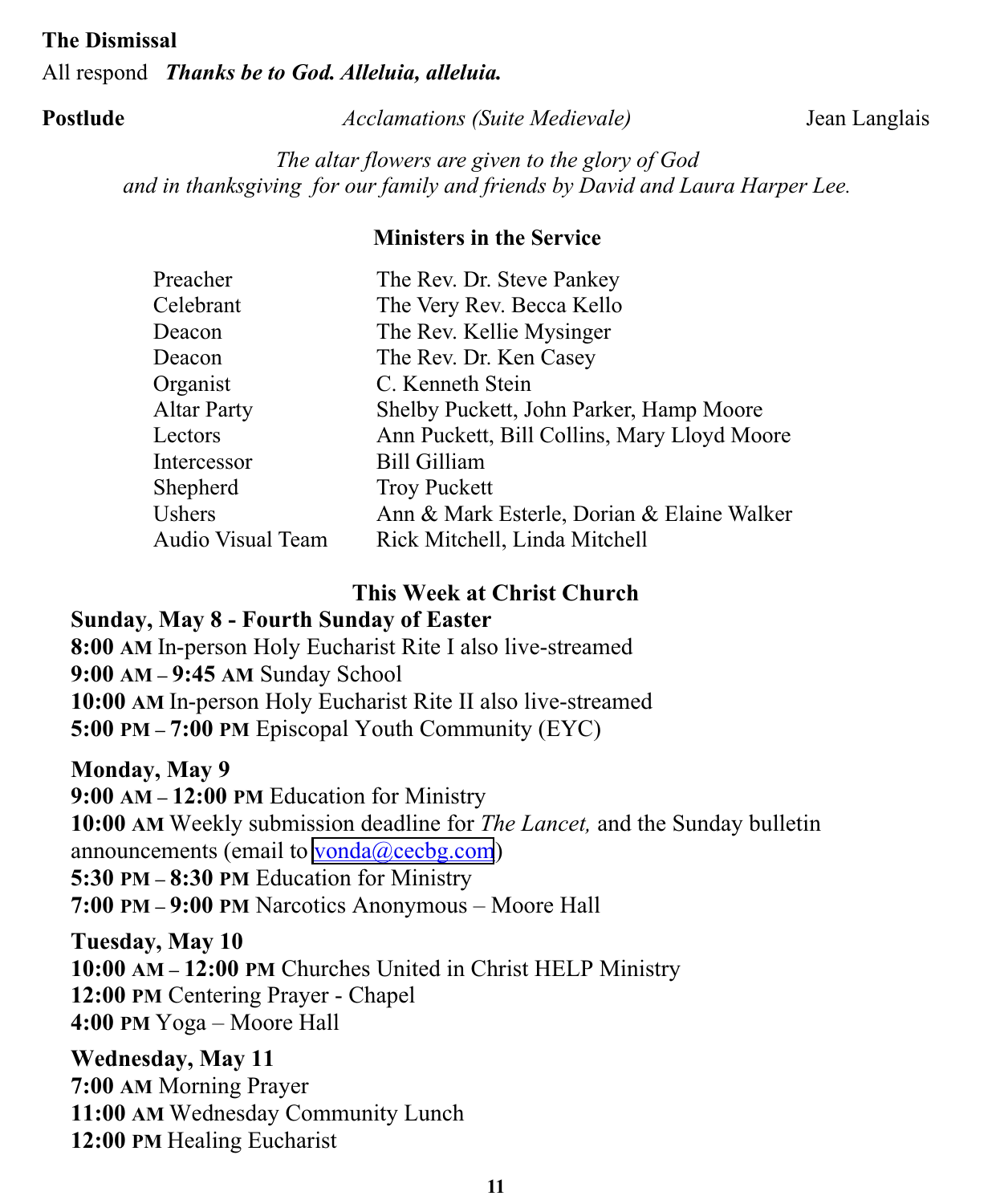## **Thursday, May 12**

**Friday, May 13**  Church office is closed

## **Saturday, May 14**

\*Streamed services can be found at facebook.com/cecbg or https://www.youtube.com/c/CECBG TO VIEW THE ENTIRE CHURCH CALENDAR, please access our website, cecbg.com.

5/9 Lynn Wirth 5/10 Daniel Puckett 5/10 Matt Sowell 5/10 Landon Sigler

### **HAPPY BIRTHDAY!!**

5/12 Bill Leonard 5/12 Julia Hightower 5/13 David Buchanan 5/13 Judy Buchanan 5/13 Bill Gilliam

5/14 Margie Dorson

5/14 Ernie Gouvas

5/15 Leigh Harper

5/15 Lainey Pankey

## *Worship*

**LIVESTREAM WORSHIP** will continue at 8:00 AM and 10:00 AM on Sunday mornings on Facebook and YouTube.

### *Learn and Grow*

**VBS REGISTRATION** Christ Episcopal Church and The Presbyterian Church will join together once again for Vacation Bible School, Sunday and Monday, June 5 and 6. This is a family event, and at least one adult is expected to stay with their student both nigh[t](https://forms.gle/ApvTEgqynpqtCpmH6)s. Registration is now open at <https://forms.gle/ApvTEgqynpqtCpmH6>. We look forward to seeing you all this summer!

**HOLY LAND 2023** After many delays and changes in plans, we are excited to announce the dates for our trip to the Holy Land. Join Father Steve and Mother Becca as we follow in the footsteps of Jesus and the Apostles October 17-25, 2023. To learn more or to register for the trip, go to [portal.myfaithjourneys.com](http://portal.myfaithjourneys.com/) and click to enter the group code 23005.

**COFFEE AND THE GOOD NEWS** Grab a cup of coffee and find a seat in Cate's Lounge for a discussion of the Gospel lesson assigned for each week. This Bible Study is relatively unstructured; just a time to get together and to talk about the Scriptures and how they intersect with our own lives. For more information, contact Father Steve or Mother Becca.

**SUNDAY SCHOOL FOR CHILDREN AND YOUTH** has resumed. The last class of the school year will be on May 15th.

**CONVERSATIONS WITH SCRIPTURE** will begin a study of the book of Revelation facilitated by Ken Casey. It meets 9:00-9:45 in the All Saints classroom. All interested are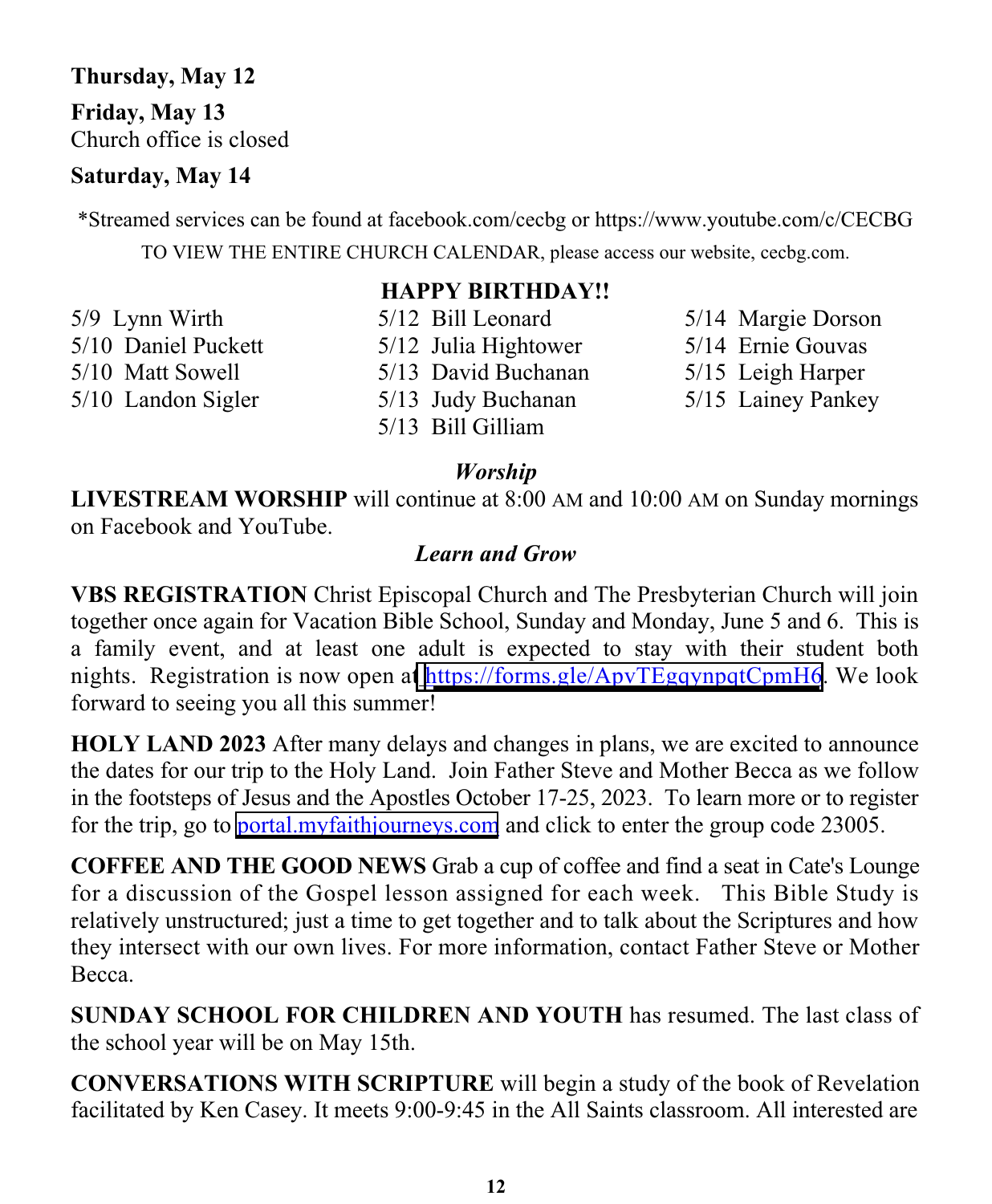welcome, come and join the discussion or just sit back and listen. Consider dropping in, we think you find us a hospitable bunch.

**CENTERING PRAYER** is Tuesdays at 12:00 PM. We are meeting in the Chapel. Anyone who is interested is welcome. Any questions, please contact Kathy Wise-Leonard at 270- 779-5595 or email [billkathyleonard@bellsouth.net](mailto:billkathyleonard@bellsouth.net) or Janice Erbach at 270-904-1164 or email [kassta@jadegrel.net](mailto:kassta@jadegrel.net).

## *Radiate*

**MEALS, INC.** Christ Episcopal Church is responsible for MEALS on Saturday, June 4. If you are interested in helping with preparation, bread pickup, or delivery please contact Kathy Wise-Leonard at [billkathyleonard@bellsouth.net](mailto:billkathyleonard@bellsouth.net) or (270)779-5595. Thank you for considering this ministry!!!

**CHURCHES UNITED IN CHRIST HELP MINISTRY** is one of the oldest outreach ministries of Christ Church. In partnership with the three other downtown Christian churches, we attempt to assist families with their electric bill, emergency prescriptions, gasoline for an out of town doctor appointment, etc. For the past several months, the NEED has far exceeded our resources to help. In order to effectively sustain this ministry we need for members to step up with a pledge of \$10 or more per week. The Help Ministry at Christ Church currently distributes about \$1,000 per month to those in need using a voucher system. We only help an individual once every 12 months. Won't you please include a gift to the Help Ministry in your gifts to Christ Church! God Bless

Mary, Mary, Karen, Margie, Susan, and Elaine, Your HELP MINISTRY TEAM

**WEDNESDAY COMMUNITY LUNCH** has started serving sack lunches. We are in need of monetary donations to further our program. Your donations are appreciated and can be put in the offering plate with a designation to WCL or may be made online at <https://www.cecbg.com/secure-giving>. We are also encouraging folks to join our team of volunteers to assemble and serve! Contact Mary Cash ([marygcash@gmail.com\)](mailto:marygcash@gmail.com), Janice Erbach ( $k$ assta@jadegrel.net), or Margie Dotson ( $m$ adebg@bellsouth.net) for more information.

**ONLINE GIVING** Make a secure contribution online to the current year operating fund and/or other funds. You can make your donations through the church website.

## *General Announcements*

**MOTIVATION FOR MOTHER BECCA** as she walks the Camino in Spain this summer. A display is set up in Surface Hall, please pick up a card, write some encouraging words, a prayer, or just a sweet note for Mother Becca to read on her journey. They need to be returned and dropped in the green folder by May 22nd.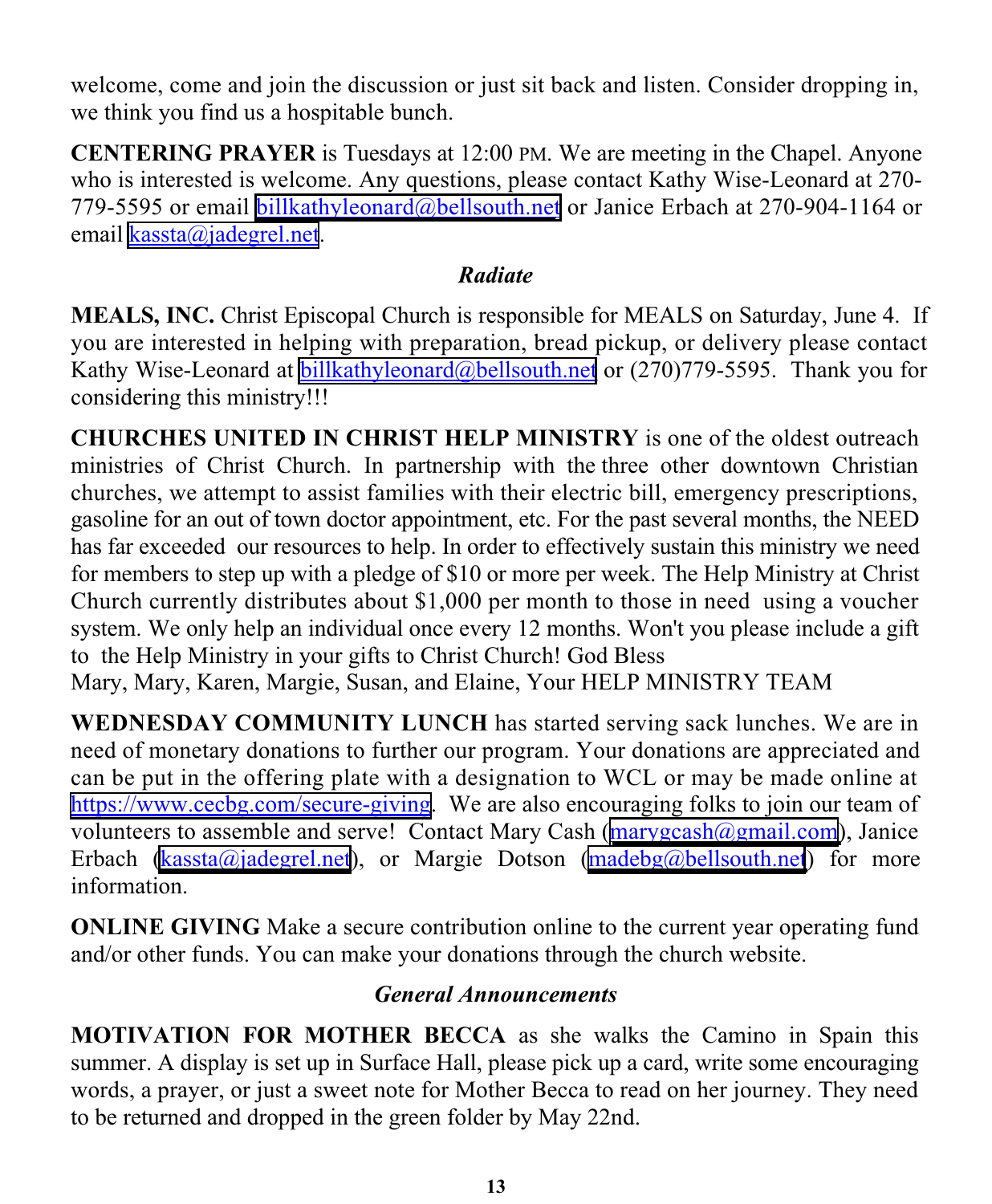**DAUGHTERS OF THE KING** will meet Sunday, May 1st after the 10 AM service in the Conference Room.

# **Parish Prayer List**

#### **Parishioners of Christ Church**

Judy Adams Karen Adams Ruth Anne Bell Jimmy Bohannon Aldis Brunson Claire Campbell Jane Coleman Angela Collins

Dolores Dodd Lois Downs Pat Frederick Dean Gilbert Nick Heil Barbara Keith Paula Morgan Gretchen Niva

Jo Owsley Fred Siewers Josh Stiles Karen Towell Carroll Travelsted Pat Waddington Jessie Wolfe

#### **Parishioners of Christ Church teaching overseas**

Boo Petersen, South Africa Galen Olmsted, Venezuela

**Parishioners of Christ Church in discernment for ordained ministry** 

The Rev. Billy Adams, *student at V. T. S.* The Rev. Ken Casey, *deacon at Christ Church* 

### **In Thanksgiving**

#### **For our Cloister Community**

#### **In Remembrance**

\* Bob Williams, *brother of Betty Young* \*Melloney Simerly Eli Palmer, *nephew of Digby Palmer* Keith McAllister, *father of Cary Mcallister* 

David Carter*, brother of John Carter*  Barbara Roberts, *requested by Tony Smith*  Hal Smith, *son of Carroll Smith*

# **Military serving overseas known by Christ Church parishioners Family of Christ Church parishioners**

Anastasia Arnold, *daughter of Deb Stein*  Nik Avery, *great nephew of Andrea Petty*  Jeremy Bennett, *brother-in-law of Karen Crabtree*  Denita Brady, *step-daughter of Bill Collins*  YaYa Briley, *sister of Dolores Dodd*  Arnold Carter, *father of Brittany Whitlow* 

Josina Cavallo, *sister of Barbara Powell*  Jan Chastain, *sister-in-law of Terrisa Taylor*  \*Donnie Corn, brother of Vonda Garringer Mark Crabtree, *brother-in-law of Melinda Grimsley*  Bethaney Adams Curry, *daughter of Karen*  Allen Dodd, *husband of Delores Dodd*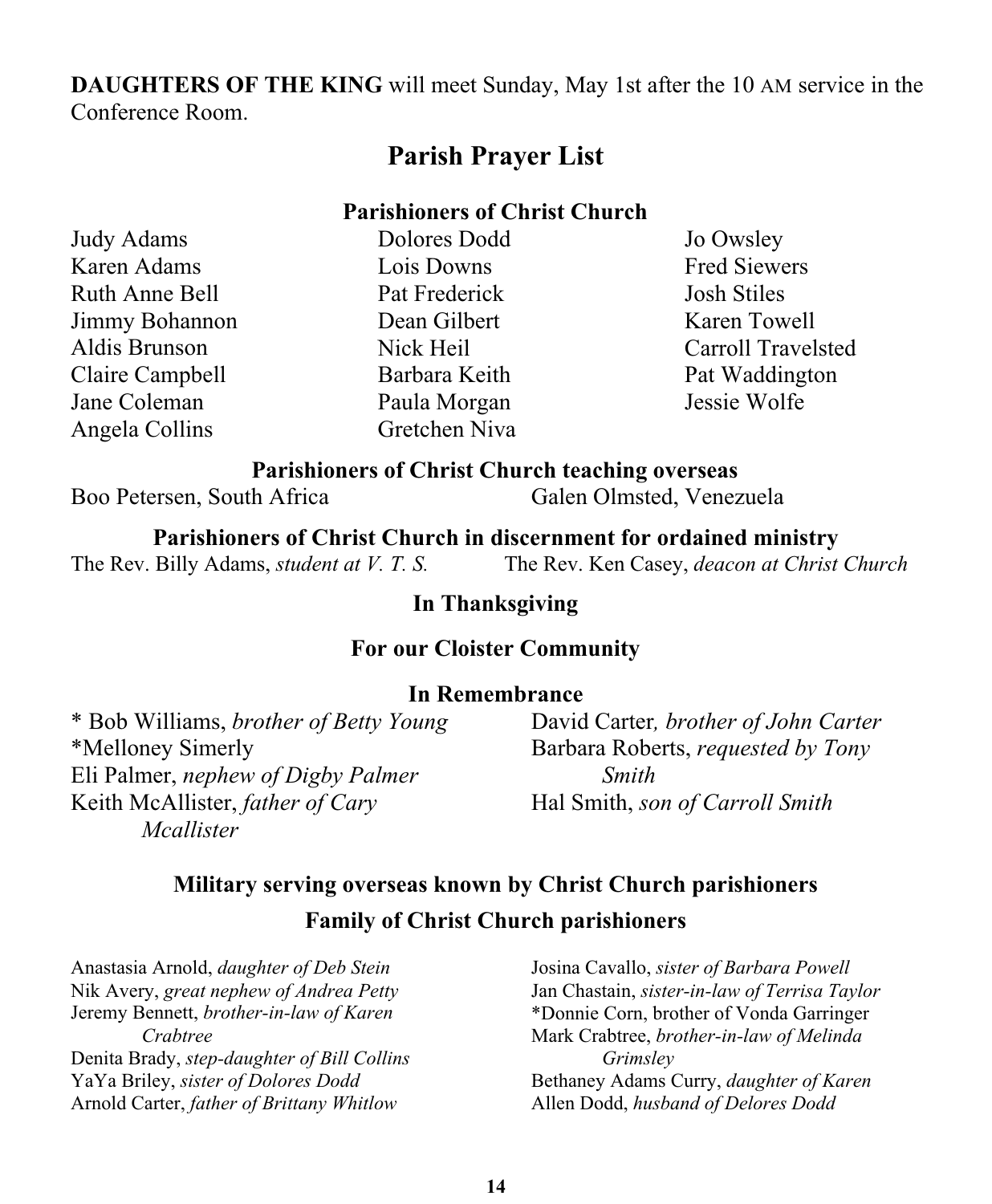Don, *brother of Terrisa Taylor*  Sarah Moore Epperson, *sister of Elizabeth Rhodes*  Bill Escher, *uncle of Stacey Hughes*  Jackie Estes, *sister of Kathy Leonard*  Nancy Farley, *mother of Fonda Hyong*  Hannah Gatland, *granddaughter of Bob & Marti Harrison*  Grant Geyer, *son-in-law of the Hoyng's*  Lala Gullett, stepmother of Vonda Garringer Sally Hertting, *mother of Laurie Joyce*  Doug Hunnewell, *grandson of Maryanne Ringo*  Jessica Jones, *sister of Melinda Grimsley*  Taylor Kent*, granddaughter of Doug Lawhorn* Ray & Donna Knauft, *parents of Terry Knauft*  Jon Kovara, *uncle of Ken Stein*  Colleen MacGregor, *daughter of Mary Anne Ringo*  Wayne MacGregor*, son of Maryanne Ringo* Nancy Mantel, *sister of Judy Reimer* Kim Marcum, *niece of Carol Crowe Carraco*  Adison May, *great granddaughter of Sue Wilson*  Ann Lee McAllister, *mother of Cary McAllister*  Phillip Morgan, *nephew of Paula Morgan*  John Newton, *father of Andrea Petty*  Daniel Ohrmundt, *brother-in-law of Laurie Joyce* 

Adrian Olmsted, *son of Ken Casey*  Devan Parker, *granddaughter of Mary Anne Ringo*  Amanda Parrish-Block, *daughter of Tillie Botwin*  Bobbie Pedigo, *father of Jenny Morehead*  Ed Pulley, *nephew of Carol Barry*  Angelina Sanchez, *niece of Bruce & Barbara Powell*  Nevada Sanchez, *niece of Bruce & Barbara Powell* David Alan Sherman, *nephew of Doug Sherman* Delaney & Sydney Schulten, *granddaughters of Tim & Nancy Huston*  \* Ava Simerly, *daughter of Mel Simerly*  Liz Stein, *daughter of Ken Stein*  James Swick, *son of Cathie Huston*  Coy Tucker, *father of Belinda Palmer*  Nic Turner, *relative of Doug Lawhorn* Aisley Warner, great-*granddaughter of Bonnie Schlicht* Liliana Warner, *granddaughter of Bonnie Schlicht*  Nita Williams, *sister-in-law of Betty Young*  Mona Wimp, *niece of Portia Wimp*  Emily Young, *granddaughter of Paul & Betty Young* Addie Zaker, *niece of Jan Campbell* 

## **Others known by Christ Church parishioners**

Sarah Ashford, *requested by Don Goidel*  Jody Blake, *requested by Karen Adams* Gunther Brock, *requested by Maryanne Ringo*  Gail Brookman, *requested by Shawn Rhodes*  C, *requested by Laurie Joyce* Francisca Cartagnea, *requested by Laurie Joyce* Jared Carter, *requested by Janet Flora*  Bobby Cash, *requested by Penny Adams* Chelsea, *requested Don & Lou Goidel* Jerry Cherry, *requested by Tillie Botwin* Mary Louise Cherry, *requested by Tillie Botwin* Grover Dils, *requested by Doug Lawhorn*  Tenzin Dolkar, *requested by Ken Casey*  Josey Edwards, *requested by Laura Goodwin*  Debbie Embry & family, *requested by Laurie Joyce*  Elizabeth Fox, *requested by George Anna McKenzie*

Jean Gibbens, *requested by George Anna McKenzie*  Chuck & Cheryl Glass, *requested by Bill Riedel*  Chad Hamm, *requested by Janet Grider*  Betsy Harned, *requested by Susan Cook* Howard, *requested by Karen Robeson*  Amelia Beth Jarboe, *requested by LaJuana Wilcher*  Roberta Johnson, *requested by Doris Love Hunt* Glenn LaFantasie, *requested by Carol Carraco*  \*Megan, *requested by George Anna McKenzie*  Magdelena*, requested by Laurie Joyce*  Bob Monteiro, *requested by Terry Knauft*  Pat Mouser, *requested by Matilda Botwin* John Warren Oakes, *requested by Suzanne Hanratty*  Britt O'Brien, *requested by Susan Cook*  Glenn Perkinson, *requested by Patsy Sloan*